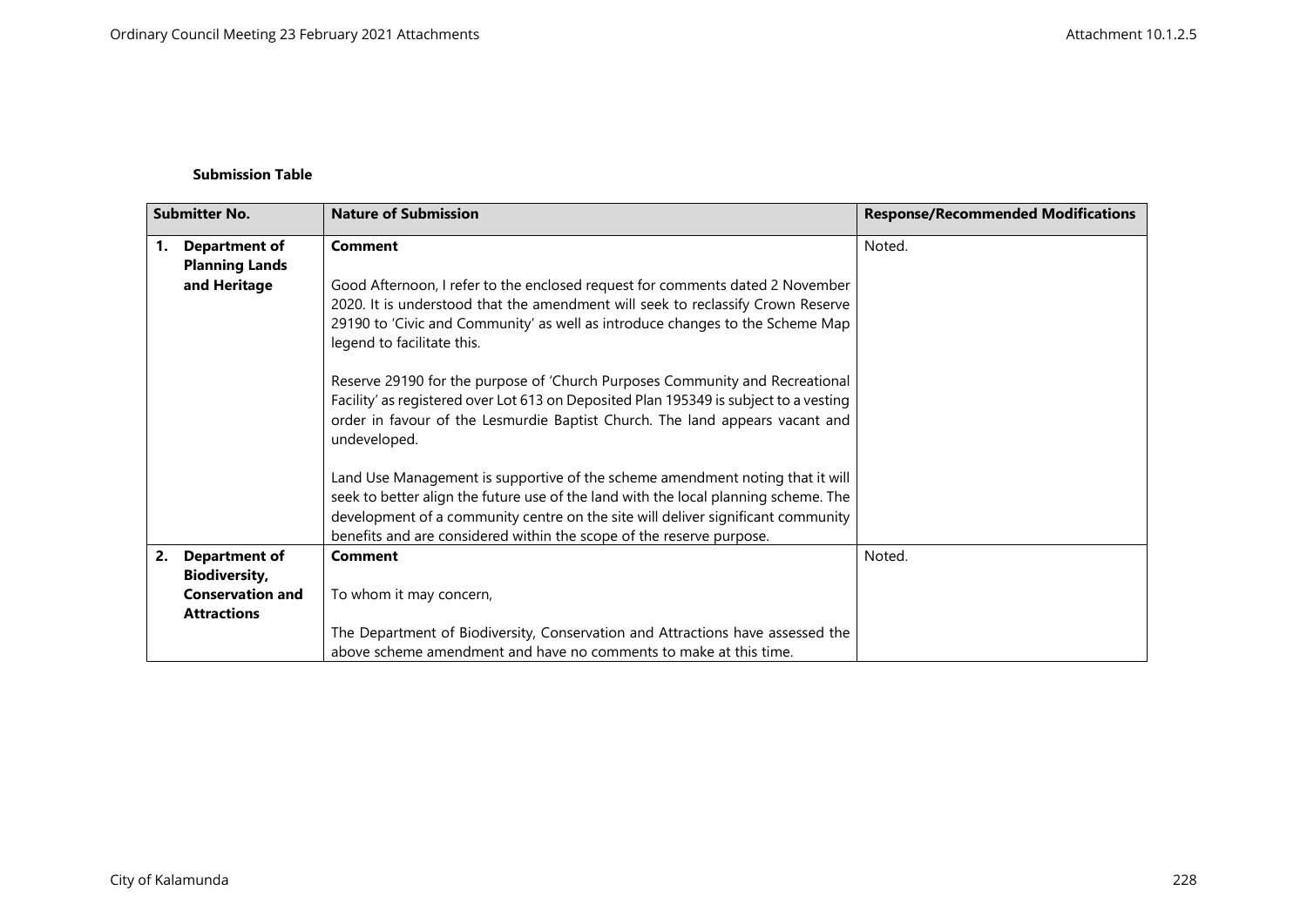|    | 3. Department of          | <b>No Objection</b>                                                                                                                                                 |                                                                                                              |                                      | Noted.                                     |
|----|---------------------------|---------------------------------------------------------------------------------------------------------------------------------------------------------------------|--------------------------------------------------------------------------------------------------------------|--------------------------------------|--------------------------------------------|
|    | <b>Water and</b>          |                                                                                                                                                                     |                                                                                                              |                                      |                                            |
|    | <b>Environmental</b>      | Good Afternoon,                                                                                                                                                     |                                                                                                              |                                      |                                            |
|    | <b>Regulation</b>         |                                                                                                                                                                     |                                                                                                              |                                      |                                            |
|    |                           | Thankyou for referring the Local Planning Scheme No.3 Amendment No.103 for                                                                                          |                                                                                                              |                                      |                                            |
|    |                           |                                                                                                                                                                     | the Department of Water and Environmental Regulation to consider. The                                        |                                      |                                            |
|    |                           |                                                                                                                                                                     | Department has assessed the proposal and has no objection or comments to                                     |                                      |                                            |
|    |                           | provide.                                                                                                                                                            |                                                                                                              |                                      |                                            |
| 4. | <b>Department of Fire</b> | <b>Comment</b>                                                                                                                                                      |                                                                                                              |                                      | Noted. The assessment provided by DFES     |
|    | and Emergency             |                                                                                                                                                                     |                                                                                                              |                                      | has been provided to the application to    |
|    | <b>Services</b>           |                                                                                                                                                                     | I refer to your email dated 2 November 2020 regarding the submission of a                                    |                                      | make amendments to the BMP prior to        |
|    |                           |                                                                                                                                                                     | Bushfire Management Plan (BMP) (Revision 0), prepared by Entire Fire                                         |                                      | approval of the development application    |
|    |                           |                                                                                                                                                                     | Management and dated 7 November 2019, for Local Planning Scheme                                              |                                      | for a community centre at 4 Varley Street, |
|    |                           | Amendment.                                                                                                                                                          |                                                                                                              |                                      | Lesmurdie.                                 |
|    |                           |                                                                                                                                                                     |                                                                                                              |                                      |                                            |
|    |                           | This advice relates only to State Planning Policy 3.7 Planning in Bushfire Prone                                                                                    |                                                                                                              |                                      |                                            |
|    |                           | Area (SPP 3.7) and the Guidelines for Planning in Bushfire Prone Areas (Guidelines).                                                                                |                                                                                                              |                                      |                                            |
|    |                           | It is the responsibility of the proponent to ensure the proposal complies with                                                                                      |                                                                                                              |                                      |                                            |
|    |                           | relevant planning policies and building regulations where necessary. This advice                                                                                    |                                                                                                              |                                      |                                            |
|    |                           | does not exempt the applicant/proponent from obtaining approvals that apply to<br>the proposal including planning, building, health or any other approvals required |                                                                                                              |                                      |                                            |
|    |                           |                                                                                                                                                                     |                                                                                                              |                                      |                                            |
|    |                           | by a relevant authority under written laws.                                                                                                                         |                                                                                                              |                                      |                                            |
|    |                           | 1. Policy Measure 6.3 a) (i) Preparation of a BAL assessment                                                                                                        |                                                                                                              |                                      |                                            |
|    |                           | <b>Issue</b>                                                                                                                                                        | <b>Assessment</b>                                                                                            | <b>Action</b>                        |                                            |
|    |                           | <b>Vegetation</b>                                                                                                                                                   | Vegetation plots 2, 4 and 6 cannot be substantiated as                                                       | <b>Modification to</b><br>the BMP is |                                            |
|    |                           | classification                                                                                                                                                      | Class B Woodland with the limited information and<br>photographic evidence available. The BMP should detail  | required at                          |                                            |
|    |                           |                                                                                                                                                                     | specifically how the classification was derived particularly                                                 | subsequent                           |                                            |
|    |                           |                                                                                                                                                                     | where the potential for revegetation has not been<br>considered (i.e. Class B Woodland as opposed to Class A | planning stages.                     |                                            |
|    |                           |                                                                                                                                                                     | Forest).                                                                                                     |                                      |                                            |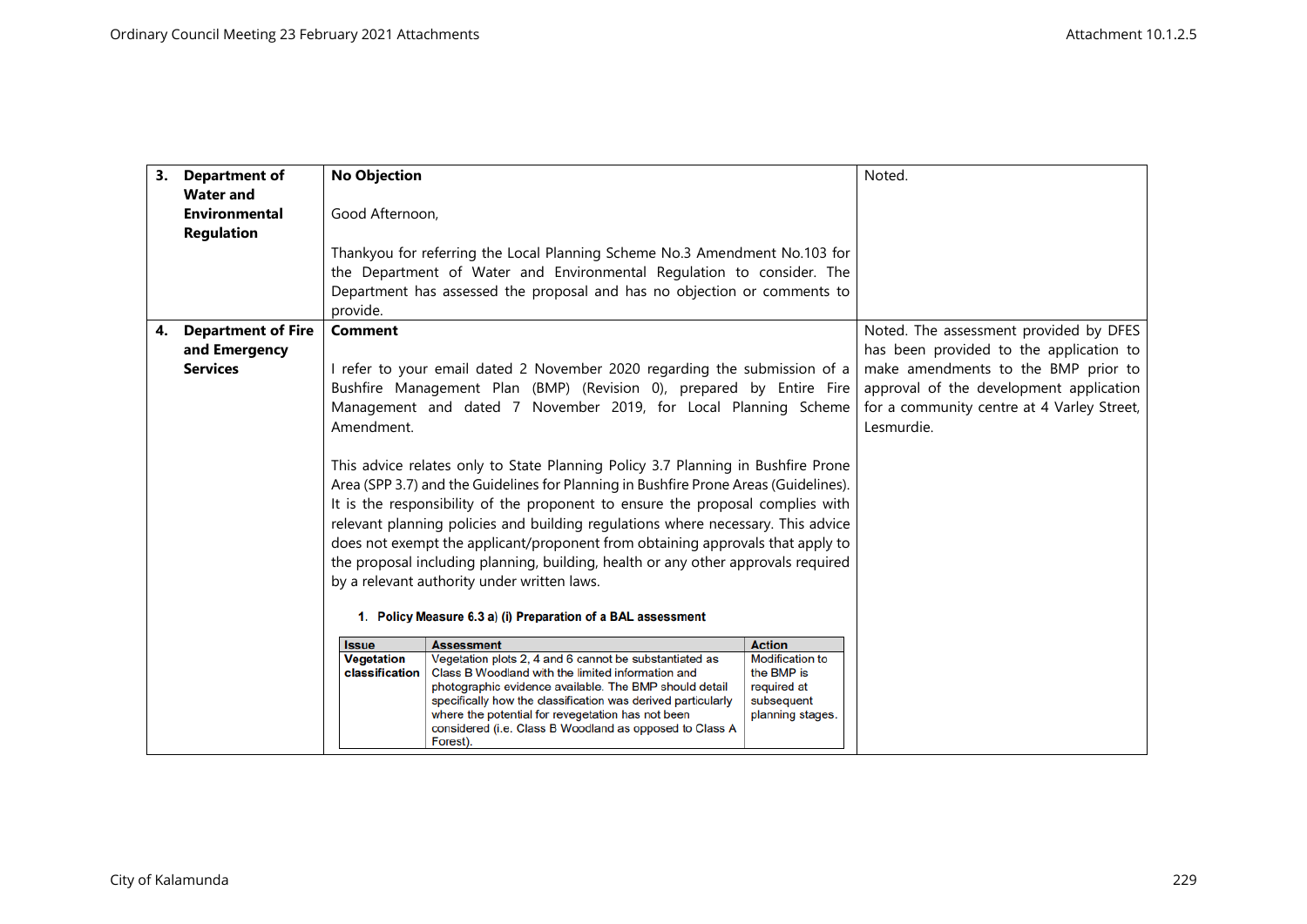|                                               | 2. Policy Measure 6.3 c) Compliance with the Bushfire Protection Criteria                                                                                                                                                                                                                                                                                                                                                                                                                                                          |                                                                                          |  |
|-----------------------------------------------|------------------------------------------------------------------------------------------------------------------------------------------------------------------------------------------------------------------------------------------------------------------------------------------------------------------------------------------------------------------------------------------------------------------------------------------------------------------------------------------------------------------------------------|------------------------------------------------------------------------------------------|--|
| <b>Element</b>                                | <b>Assessment</b>                                                                                                                                                                                                                                                                                                                                                                                                                                                                                                                  | <b>Action</b>                                                                            |  |
| Location.<br>and<br>Siting &<br><b>Design</b> | A1.1 & A2.1 - not demonstrated<br>The BAL ratings cannot be validated for the reason(s) outlined<br>in the above table.<br>Figure 3 Spatial Representation of the Bushfire Management<br>Strategies depicts the proposed APZ for the future<br>development. However, the APZ extends outside the subject lot<br>boundary into neighbouring lots. An APZ should be contained<br>wholly within the subject lot proposed for development.                                                                                             | <b>Modification</b><br>to the BMP is<br>required at<br>subsequent<br>planning<br>stages. |  |
| <b>Water</b>                                  | A4.1 - not demonstrated<br>The BMP states that the 'site is provided with a reticulated<br>water supply in accordance with the specifications of Water<br>Corporation'. However, the closest hydrant appears to be<br>approximately 180 metres away on Brady Road. Non-<br>residential and mixed-use areas should have hydrants spaced<br>at 100 metres apart and the maximum distance between a<br>hydrant and the rear of a building envelope, (or in the absence<br>of a building envelope the rear of the lot) should be 120m. | Modification<br>to the BMP is<br>required at<br>subsequent<br>planning<br>stages.        |  |
| <b>Recommendation</b>                         |                                                                                                                                                                                                                                                                                                                                                                                                                                                                                                                                    |                                                                                          |  |
| process.                                      | The scheme amendment and BMP have adequately identified issues arising from<br>the bushfire hazard level assessment and considered how compliance with the<br>bushfire protection criteria can be achieved at subsequent stages of the planning                                                                                                                                                                                                                                                                                    |                                                                                          |  |
|                                               | DFES advice and recommendations are provided in the tables above to enable<br>further consideration at subsequent stages of the planning process.                                                                                                                                                                                                                                                                                                                                                                                  |                                                                                          |  |
|                                               | As the modifications will not affect the scheme amendment, DFES recommends<br>the amendment proceed and the applicant be advised that these modifications be<br>undertaken to support subsequent stages of the planning process (structure plan,<br>subdivision & development applications).                                                                                                                                                                                                                                       |                                                                                          |  |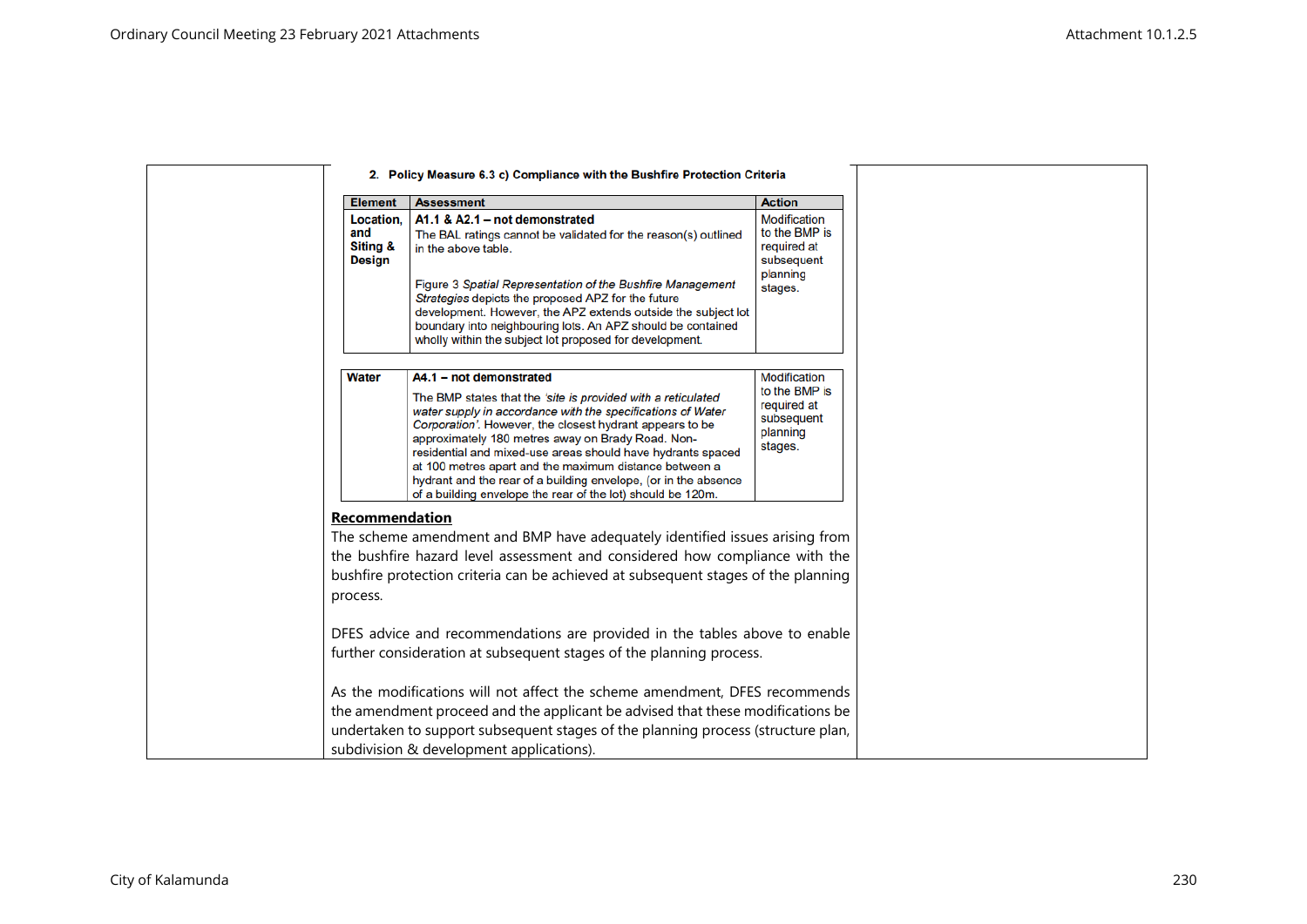| 5. St Ives Residents | Objection                                                                                     | The Head of the Village Management           |
|----------------------|-----------------------------------------------------------------------------------------------|----------------------------------------------|
|                      |                                                                                               | Committee requested the submission from      |
|                      | The residents of St Ives Retirement Village, 17 Sanderson Road, Lesmurdie, would              | the preliminary advertising period was       |
|                      | like to express some of our concerns regarding the above proposed development.                | brought across to the formal advertising     |
|                      | On July 20, 2020, we belatedly received from St Ives Head Office, a copy of a letter          | period.                                      |
|                      | dated June 8,2020, which had been sent to St Ives from the Planning Department                |                                              |
|                      | of the City of Kalamunda concerning the above proposed Baptist Church                         | The concerns submitted by St Ives will be    |
|                      | community centre development.                                                                 | addressed through the development            |
|                      |                                                                                               | application process where noise impacts,     |
|                      | Unfortunately, the delay in forwarding correspondence to our Lesmurdie village                | traffic impacts, built form impacts and land |
|                      | has meant we missed the public comment period regarding this proposed                         | considered,<br>impacts<br>are<br>use<br>and  |
|                      | development. However, your Department kindly has given us permission to                       | amendments are requested accordingly. It     |
|                      | express our concerns - which are listed below. These follow consultation with all             | should be noted that the 'future proposed    |
|                      | the village residents and are submitted on their behalf by the village management             | shed' has been removed from the proposal     |
|                      | committee.                                                                                    | and the future half basketball court will be |
|                      |                                                                                               | part of a separate development application   |
|                      | It needs to be made clear that the various residents of St. Ives Village Lesmurdie            | process in the future where affected         |
|                      | are in fact genuine rate payers of the City of Kalamunda; the organization of St              | landowners will have the opportunity to      |
|                      | Ives being only the vehicle to disseminate rate notices to the residents in the 12<br>villas. | comment on the proposal.                     |
|                      |                                                                                               |                                              |
|                      | We request that St Ives Head Office and the City of Kalamunda forward any future              |                                              |
|                      | correspondence directly to our Lesmurdie village management committee.                        |                                              |
|                      |                                                                                               |                                              |
|                      | 1. The uniform and paramount comment from all residents, and confirmed in the                 |                                              |
|                      | committee meeting, was that we all moved into the village for peace and                       |                                              |
|                      | tranquillity surrounded by the natural environment and the feeling of calmness.               |                                              |
|                      |                                                                                               |                                              |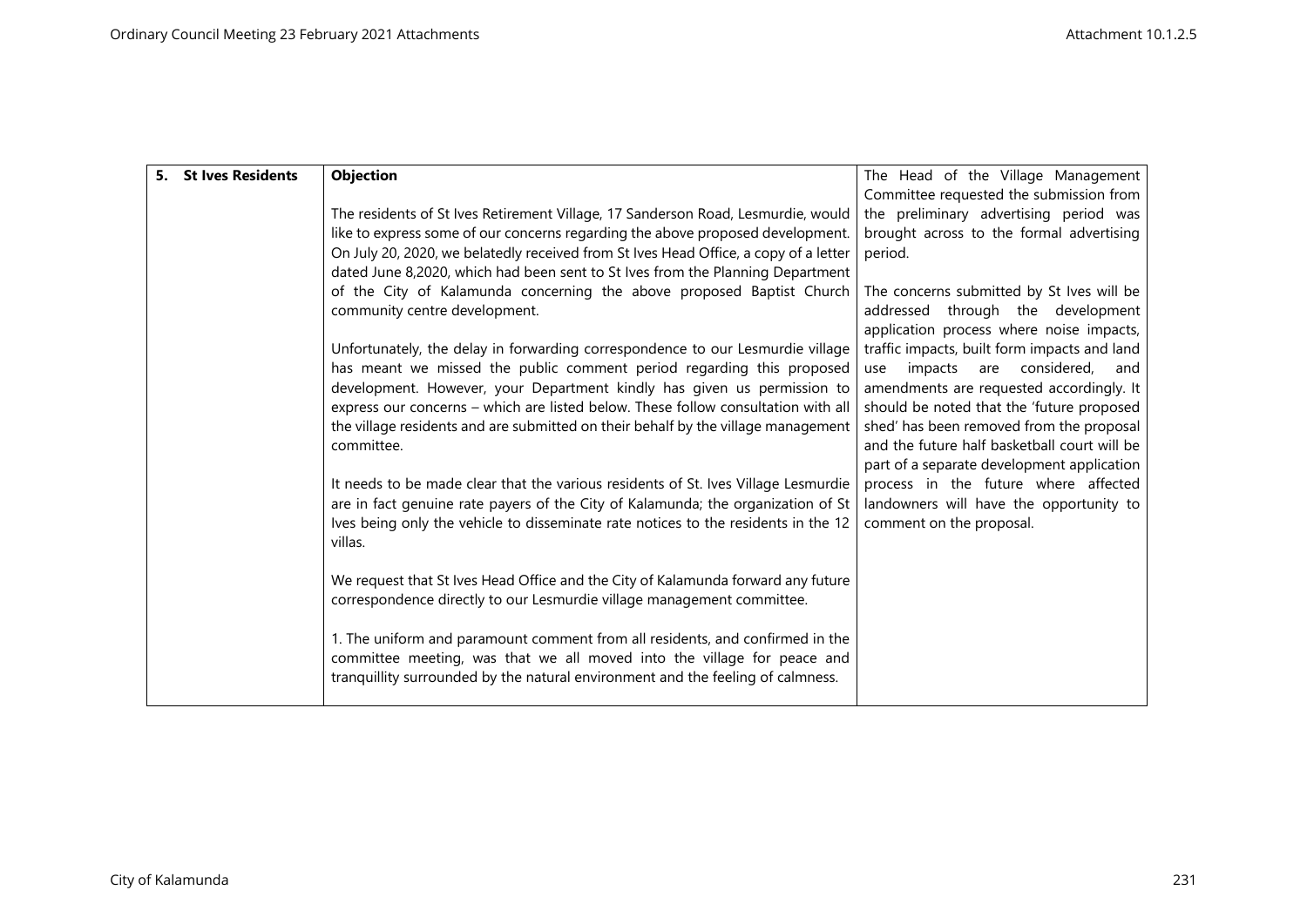| 2. Looking at the proposed plans, having a shed closely abutting the southern          |  |
|----------------------------------------------------------------------------------------|--|
| boundary of the retirement village may cause undue noise which will disturb the        |  |
| residents living on this boundary.                                                     |  |
|                                                                                        |  |
|                                                                                        |  |
| 3. The half-court basketball court is proposed to be close to the boundary and         |  |
| again will disturb the residents living along the boundary. Introducing youth into     |  |
| an aged community can bring benefits but all too often it is for the benefit of the    |  |
| youth and detriment of the aged. Loud unexpected noise can be terrifying to us         |  |
| older members of a community. Deep penetrating sounds such as heavy base               |  |
| music or balls being bounced on the ground can be particularly upsetting. As we        |  |
| age many of us suffer with mysophobia and introducing youth into an                    |  |
| environment of predominantly aged can seriously aggravate such conditions. The         |  |
|                                                                                        |  |
| potential flood lighting that could be utilized to enable night use will definitely    |  |
| affect the residents that reside in villas 15 and 17 and most likely villas 19 and 13. |  |
|                                                                                        |  |
| 4. The increase in traffic flow in and around the development on Brady Road,           |  |
| Sanderson Road and Varley Street, and the potential use of extra foot and              |  |
| vehicular traffic on the fire break adjacent to our village, is also a concern. Should |  |
| any development go ahead, it is requested that this fire break be securely closed      |  |
| to access by construction vehicles and other traffic using it as informal access.      |  |
|                                                                                        |  |
| 5. Another major concern is the extra traffic coming to and from the proposed          |  |
|                                                                                        |  |
| development on to the corner of Brady Road and the already busy Lesmurdie              |  |
| Road. It is an accident waiting to happen.                                             |  |
|                                                                                        |  |
| 6. The proposed development means more people in and around the retirement             |  |
| village, which is a concern regarding both day and nighttime. Security will become     |  |
| an issue for our elderly residents.                                                    |  |
|                                                                                        |  |
|                                                                                        |  |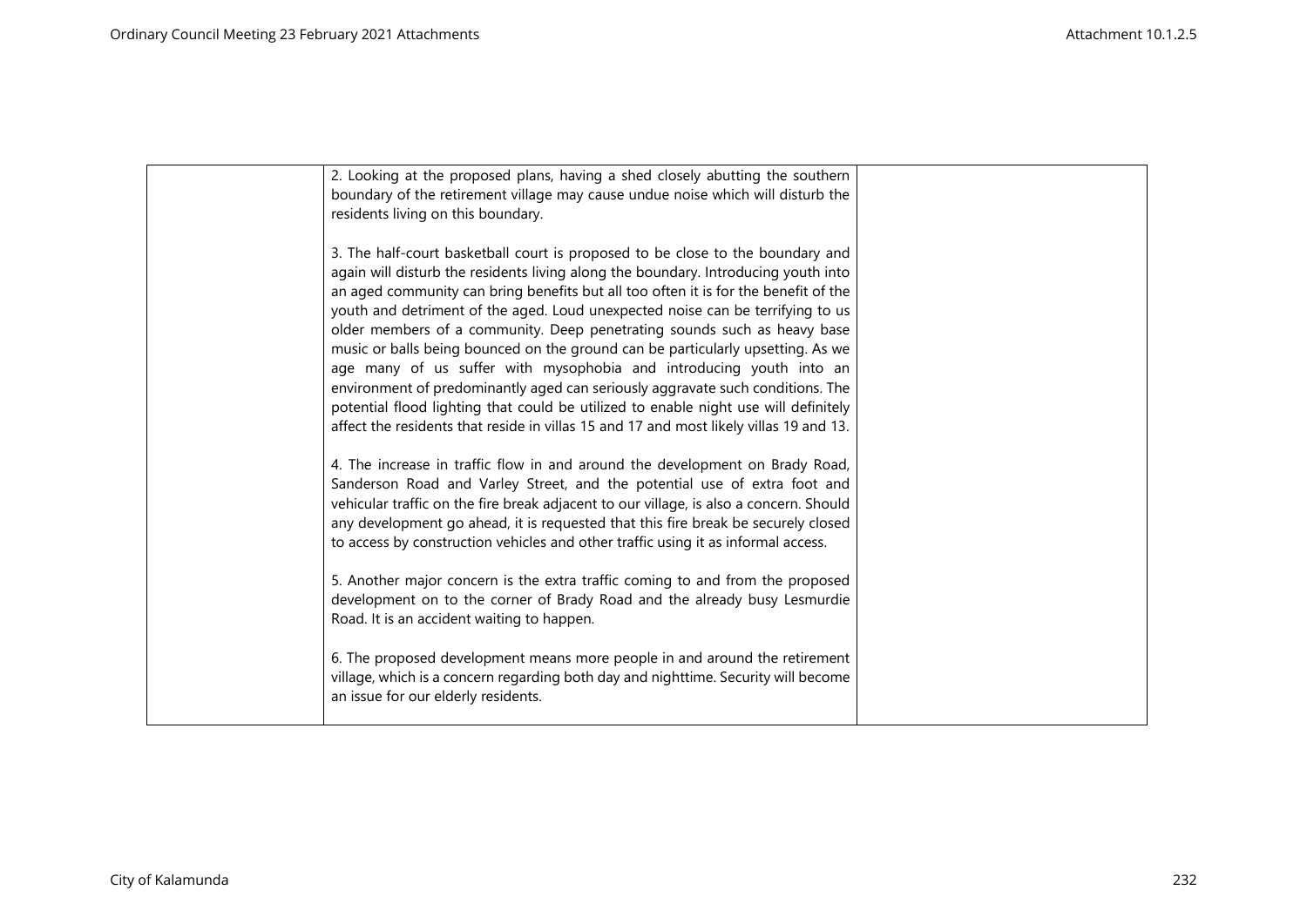| 7. Looking at the plans of the main community centre building, there is a proposal    |  |
|---------------------------------------------------------------------------------------|--|
| for a café. There is already a café a few minutes walking distance down Sanderson     |  |
| Road at the Lesmurdie Shopping centre which has supported the local community         |  |
| for several years. We need to support that café, as well as the other businesses in   |  |
| the Lesmurdie Shopping Centre, as the shopping centre is very much needed in          |  |
| our wider community.                                                                  |  |
|                                                                                       |  |
| 8. Considering there are two parts before this development might be approved,         |  |
| the change in the land titles certificate and the planning approval, the residents of |  |
| the St Ives Retirement Village ask to be kept informed throughout the processes       |  |
| and have the opportunity to attend any further meetings relating to this proposed     |  |
| development.                                                                          |  |
|                                                                                       |  |
| 9. Some residents of the St Ives Retirement Village were invited over a year ago to   |  |
| attend a meeting at the Baptist Church to discuss a proposed development. The         |  |
| organizer of the meeting from the Baptist Church said that we would be made           |  |
| aware of any plans for their future development. The church asked for a contact       |  |
| name for our village and this was provided. At no point since has he been             |  |
| contacted. Any further contact can be thru our village committee. The recent letter   |  |
| from the City of Kalamunda is the first correspondence we have received regarding     |  |
| the proposed development.                                                             |  |
|                                                                                       |  |
| 10. This proposed development will impact residents in the Clarege retirement         |  |
| village on the Varley Street side who would also be exposed to similar problems.      |  |
| 11. Aspects of the Community Centre may have some value, but we have                  |  |
| considerable concerns over the nature of some of the proposed support services.       |  |
| These potentially could raise issues over proximity to the adjacent children's        |  |
| playground, the Girl Guide hall, the childcare centre, and the elderly living in the  |  |
| several adjacent retirement villages. Our understanding was that after the meeting    |  |
|                                                                                       |  |